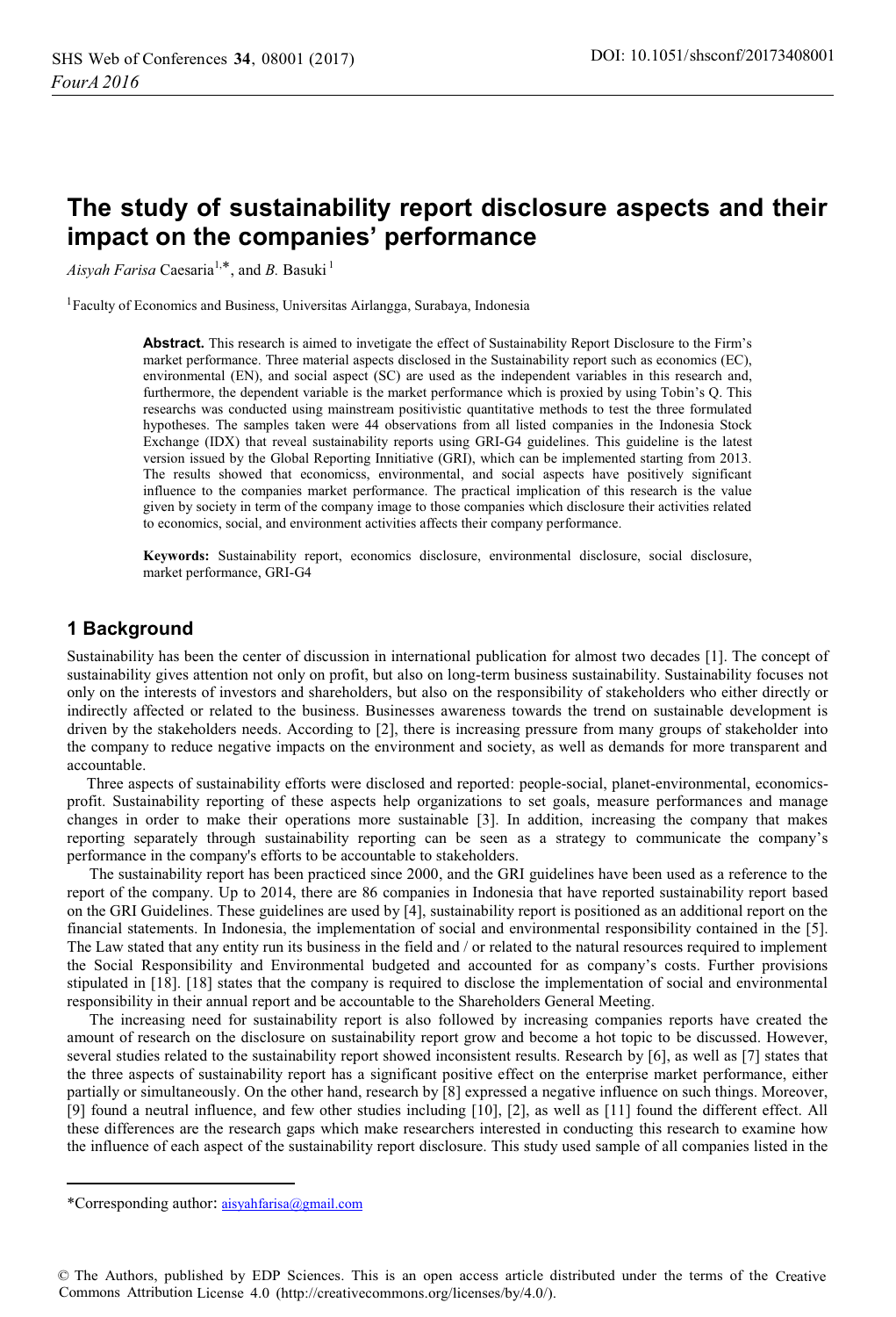Indonesia Stock Exchange in 2013-2014. Research years of 2013-2014 were selected, because guidelines for disclosure of sustainability report were most widely used in these periods; GRI G-4 starts to be implemented in 2013.

The research problem: Is the expression of economics, environmental, and social aspects in the Sustainability Report influence the companies' market performances? The purpose of the study, furthermore, is to obtain empirical evidence regarding the impact of those aspects in the companies' performance.

## **2 Theoretical and development hypothesis**

Based on the Stakeholders Theory, the main purpose of the company disclosure on the performance of sustainability is to increase the availability of information, as a form of responsibility to its stakeholders. These responsibilities, according to the Theory of Legitimacy, arise because of the "social contract" requires that all activities of the company can be accepted by outsiders as a legitimate. Therefore, in accordance to the Signaling Theory, a company whose aim is to give a signal that they are good corporate, will disclose more than before because competitors may also have the same pressures to make disclosure. Disclosure on the sustainability report was initially described by the concept of the Triple Bottom Line (TBL) proposed by [12]. Based on this concept, there are three aspects should be disclosed by companies in the sustainability report: economics (profit), environment (planet), and social aspect (people).

## **2.1 Economics aspects disclosure relationship with the company's performance**

The information contained in the economics dimension (EC) convince stakeholders about potential competitive capital resources and low level of risk [11]. The disclosure of these aspects can prove their company's contribution to the economics development of local communities. Sustainability disclosure report is seen as a positive action by the company to maintain trust and good relations with investors and creditors that will invest in the company. The confidence feeling of investors and creditors in the corporate accountability will enhance the company's reputation or image. Consequently, it will increase in market performance of a company for the following years.

H1: Economics Aspects Disclosure (EC) significantly affects the company's market performance.

## **2.2 Environmental aspects disclosure relationship with the company's performance**

Based on the Legitimacy theory, the company responded to public pressure by using environmental disclosure [13]. Environment category in GRI G4-2013 covers the impacts associated with the inputs (such as energy and water) and outputs (such as emissions, effluent and waste). The use of input and output generated by the company triggers a variety of environmental problems. Then the company is required to prevent, minimize, and repair the damage as a form of concern and responsibility to the environment. Transparency of the company's contribution to protect the environment will make stakeholders know and understand the things of what has been done as a form of concern and responsibility to the environment. Then the company will receive recognition and support from its stakeholders, so that the company's business operations will run more smoothly. The second hypothesis can be formulated as follows:

H2: Environmental Aspects Disclosure (EN) significantly affects the company's market performance.

## **2.3 Disclosure Social Aspects Relations with the Company's Performance**

[14] stated that the company's concern increased in the focus of social issues, while maximizing the economy performance to satisfy shareholders and undertake social responsibility for the benefit of society. By revealing the social aspects of the sustainability report means the company will also support many issues of the international organization concern. Social responsibility is not only for external, but also internal stakeholders. The responsibility to the internal side means the company is required to pay attention to employee health and safety, equality of opportunity in competition between male and female employees, and human rights aspects. Meanwhile, to external parties, the company is required to promote anti-corruption policies, anti-competitive and monopolistic practices that can harm the stakeholders and labeling products for the health and safety of customers. According to [15], implement and report on social responsibility towards stakeholders can not only increase the price of company's stock, but also improve the welfare and employee loyalty, lower turnover rate of employees that can lead to increased productivity. When the productivity increases, the company can further enhance the image or company's value in the eyes of all stakeholders. The third formulated hypothesis is:

H3: Social Aspects Disclosure (SO) significantly affects the company's market performance.

## **3 Research methods**

This study uses a quantitative approach to test those hypotheses. The analytical method used by using multiple linear regressions.

## **3.1 Company market performance**

Market performance is a description of certain conditions achieved by the company as a form of reciprocal market perception. Market performance of companies can also be interpreted as the value of the company using Tobin's Q.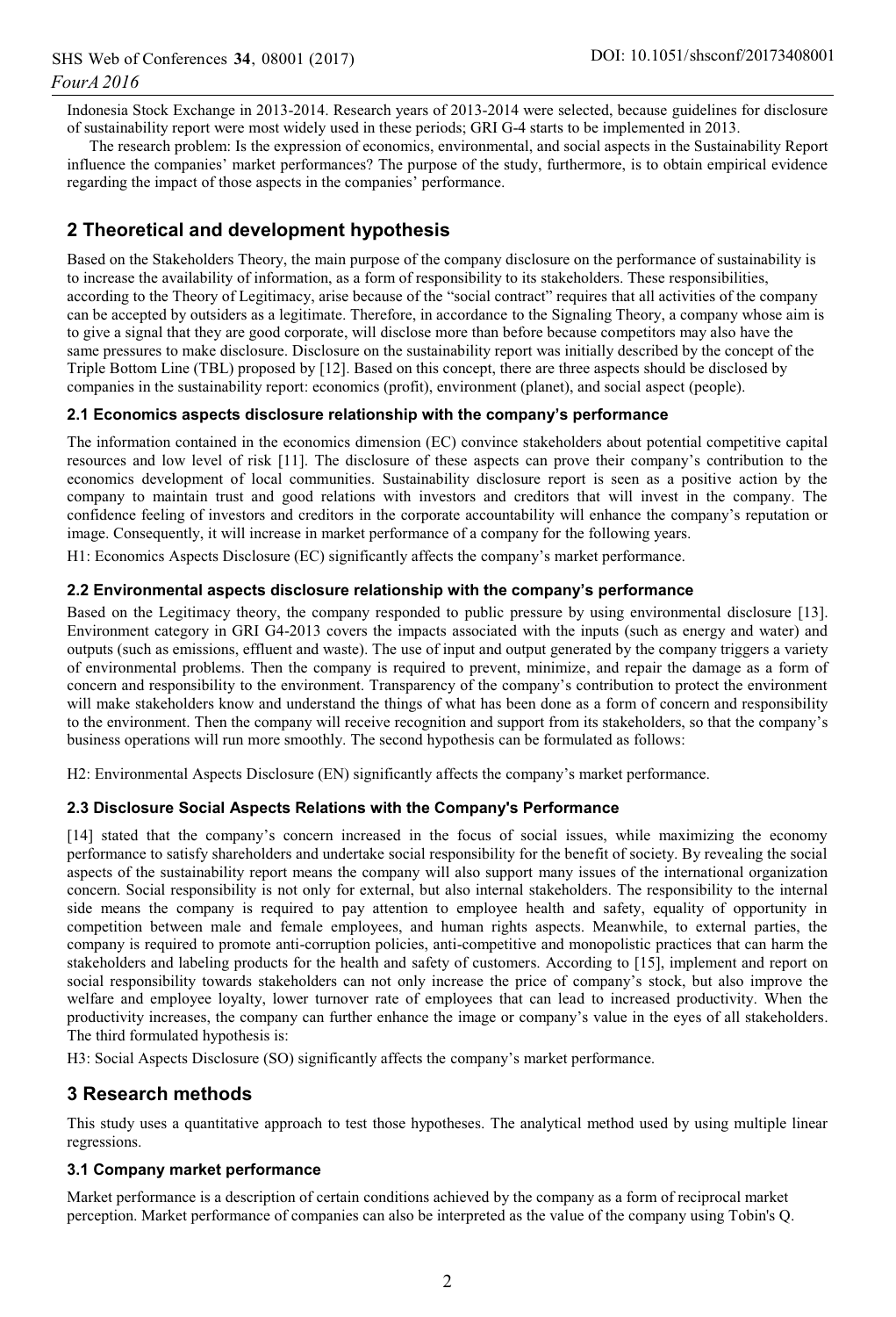#### **3.2 Sustainability report disclosure**

Disclosure in the Sustainability Report is an expression that contains information of financial performance, and nonfinancial information. In this study, researchers used the latest version of the guidelines for the sustainability report disclosure, namely the  $4<sup>th</sup>$  version of the Guidelines (GRI-G4) which was released in 2013. Of the three categories, there are a total of 91 items that must be disclosed, which consists of 9 items of economics aspects, 34 items for environmental aspects, and 48 items of social aspects. These three variables disclosure in the sustainability report was measured through the Sustainability Report Disclosure Index (SRDI). The calculation is performed by using a dummy which was given a score of 1 if an item is disclosed and 0 if not disclosed. After scoring on all items in the sustainability report, scores are then summed to obtain the overall score of the company. SRDI calculation formula for each aspect of sustainability report:

#### $\text{SRDI}_{\text{EC}} = \text{V}_{\text{EC}}/\text{M}_{\text{EC}}$ ;  $\text{SRDI}_{\text{EN}} = \text{V}_{\text{EN}}/\text{M}_{\text{EN}}$ ;  $\text{SRDI}_{\text{SC}} = \text{V}_{\text{SC}}/\text{M}_{\text{SC}}$

V is number of item disclosed of every aspect, and M is number of item stated in GRI G4

Data collection procedures used are documentation and literature study. The literature sources used is from journals, through the electronic media, such as softfile financial statements of the BEI's website www.idx.co.id, softfile sustainability report on the website http://database.globalreporting.org, and internet sites.

The research population is all companies listed on the Indonesian Stock Exchange (BEI) in the period of 2013- 2014. Purposive sampling method used to select samples based on certain considerations in accordance with the research purpose. The criteria established are: (1). All companies listed in Indonesia Stock Exchange (BEI); (2). Publish a sustainability report; (3). Sustainability reports based on the GRI Guidelines G4 in consecutive period 2013-2014; (4). The Company presents the financial statements other than in IDR. Based on these criteria, 22 companies met to be chosen as samples during two-year research periods since GRI-G4 began to be used in 2013. Then the number of samples became 44 companies. However, there are 2 outliers of data so the number of samples became 42 companies.

#### **4 Results and discussion**

| Model         |            | Unstandardized<br>Coefficients |            | Standardized<br>Coefficients | t        | Sig. |  |
|---------------|------------|--------------------------------|------------|------------------------------|----------|------|--|
|               |            | B                              | Std. Error | Beta                         |          |      |  |
| 1             | (Constant) | $-1,531$                       | ,466       |                              | $-3,286$ | ,002 |  |
|               | EC         | 1,707                          | ,719       | ,316                         | 2,375    | ,023 |  |
|               | EN         | 1,145                          | ,531       | ,280                         | 2,155    | ,038 |  |
|               | <b>SC</b>  | 1,950                          | ,890       | , 311                        | 2,192    | ,035 |  |
| F             |            | 15,570                         |            |                              |          |      |  |
| Sig.          |            | 0,000                          |            |                              |          |      |  |
| R             |            | 0,743                          |            |                              |          |      |  |
| $R^2$         |            | 0,551                          |            |                              |          |      |  |
| Durbin-Watson |            |                                | 1,719      |                              |          |      |  |

The results of statistical test are as follows:

The above table shows that, firstly, the disclosure of Economics aspect (EC) has a positive and significant impact on the market performance of the company. These results are consistent and support the research by [6], and [7]. This proves that the disclosure of the economics aspects in sustainability report improve market performance since the disclosure of these aspects can prove their company's contribution to the development of the global economy and local communities. Secondly, the Disclosure of Environmental aspects (EN) also has a positive and significant impact on the market performance of the company. This is consistent with research [16], [2] and [7]. [16] states that the disclosure of environmental performance will positively enhance the company reputation, in which increase the company's market value. This proves that the disclosure of environmental aspects in sustainability report can improve market performance since the disclosure of these aspects can prove the company's concern to environmental conditions associated with its operations. Lastly, the Disclosure social aspect (SC) has a positive and significant impact on the market performance of companies (Tobin's Q). These results are consistent with studies [17], [2], [7] and [10] which states that disclosure of the social aspect of increasing Tobin's Q. This proves that the disclosure of the social aspects of the sustainability report can improve the performance of the enterprise market. By providing a social contribution, the company will have the image of a good performance in the eyes of the market. The results show that the disclosure of each aspect of economics, environmental and social of the company will increase the company's market performance in the future.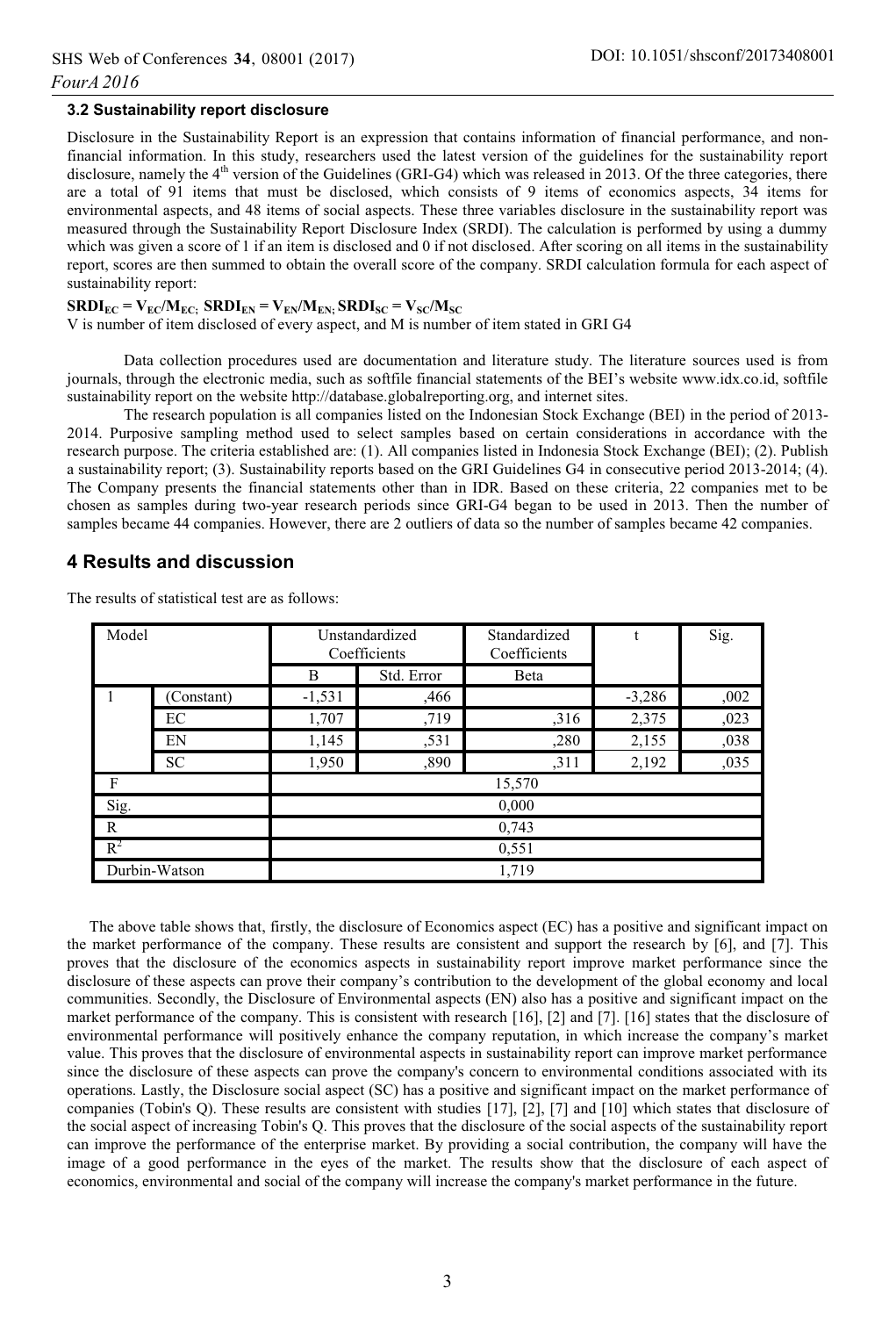## **5 Conclusions, implications and suggestions**

#### **5.1 The conclusions are:**

- 1. Disclosure of the company on aspects of economics, environmental, and social in the Sustainability report turned out to have a significant influence and the market performance of the company. These three aspects will be able to demonstrate their company's contribution to the economics development of both global and local, to prove the existence of the company's concern for the environment, as well as their social contribution to the community and it will enhance the company image in the eyes of the public, thus increasing the company's market performance.
- 2. The results support some previous research which has found that the higher the disclosure aspects of the sustainability report, namely the economics, environmental and social will lead to improved performance of the enterprise market. Thus, if the company intends to attract the attention of the market trends in performance, the company can optimize these three aspects of sustainability disclosure report.

#### **5.2 Implication of the study**

The practical implication of this study is that is that the company must pay attention to the importance of social, economics, and environmental disclosure in the sustainability report. Business people turned out to pay attention to such disclosure, and they judge to give "value good image". A good image is what helps improve the performance of the enterprise market.

#### **5.3 Suggestion**

- 1. Future studies are expected to use more samples and representative, also the length of study period need to be expanded.
- 2. In calculating the company's market performance should use more relevant market value data, ie the value after the date of publication of sustainability report.
- 3. Further research is expected to examine the influence of aspects of sustainability report on the performance of companies using other measurement tools or add new variables and involve not only secondary data, but also involves other data, such as the behavior of the manager / owner or shareholder and investor response.

## **References**

- 1. Stenzel, P. L. Sustainability, The Triple Bottom Line, and The Global Reporting Initiative. *Global Edge Business Review,* Vol. **4** (6) (2010)
- 2. Hussain, N. Impact of Sustainability Performance on Financial Performance: An Empirical Study of Global Fortune (N100) Firms. *Ca' Foscari University of Venice Working Paper*, No. 2015/01 (2015)
- 3. Global Reporting Initiative. G4 *Sustainability Report Guidelines: Reporting Principles and Standard Disclosure.* Global Reporting Initiative. (2013)
- 4. Ikatan Akuntan Indonesia. *Penyataan Standar Akuntansi Keuangan No. 1 (Revisi 2015): Penyajian Laporan Keuangan.* Jakarta (2015)
- 5. Undang-undang No.40 Tahun 2007 Tentang Perseroan Terbatas (Law No. 40 Year 2007 Article 74 of the Limited Company) (2007)
- 6. Waworuntu, S.R., *et al.* CSR and Financial Performance Analysis: Evidence from Top ASEAN Listed Companies. *Procedia Social and Behavioral Science,* **164** : 493–500 (2014)
- 7. Ioannou, I., and G. Sarafeim. The Consequences of Mandatory Corporate Sustainability Reporting: Evidence From Four Countries. *Harvard Business School Research Working Paper,* No. 11–100 (2014)
- 8. Wibowo, I. and A.F. Sekar. Dampak Pengungkapan SR terhadap Kinerja Keuangan dan Pasar Perusahaan. *Jurnal Simposium Nasional Akuntansi* XVII. Lombok. 24-27 September (2014)
- 9. McWilliams, A., and S. Donald. Corporate Social Responsibility: A Theory of The Firm Perspective. *The Academy of Management Review,* Vol. **26**(1): 117–127 (2001)
- 10. Burhan, Annisa H. N. & W. Rahmanti. The Impact of Sustainability Reporting on Company Performance. *Journal of Economicss, Business and Accountancy Ventura,* Vol. **15** (2): 257–272 (2012)
- 11. Tarigan, J. and S. Hatane. Pengungkapan *Sustainability Report* Terhadap Kinerja Keuangan. *Jurnal Akuntansi & Keuangan,* Vol. **16** (2): 88-110 (2014)
- 12. Elkington, J. *Cannibals with Forks: The Triple Bottom Line of 21st Century Business,* Oxford: Capstone (1997)
- 13. Schadewitz, H., and N. Mikael. Communication Via Responsibility Reporting and its Effect on Firm Value in Finland. *John Wiley & Sons, Ltd and ERP Environment Publication* (2010)
- 14. Rodriguez, M., & Fernandez. Social Responsibility and Financial Performance: The Role of Good Corporate Governance. *BRQ Business Research Quarterly* (2015)
- *15.* Ernst & Young Global Limited. Sustainability Reporting–The Time is Now. *EY Publication* (2014)